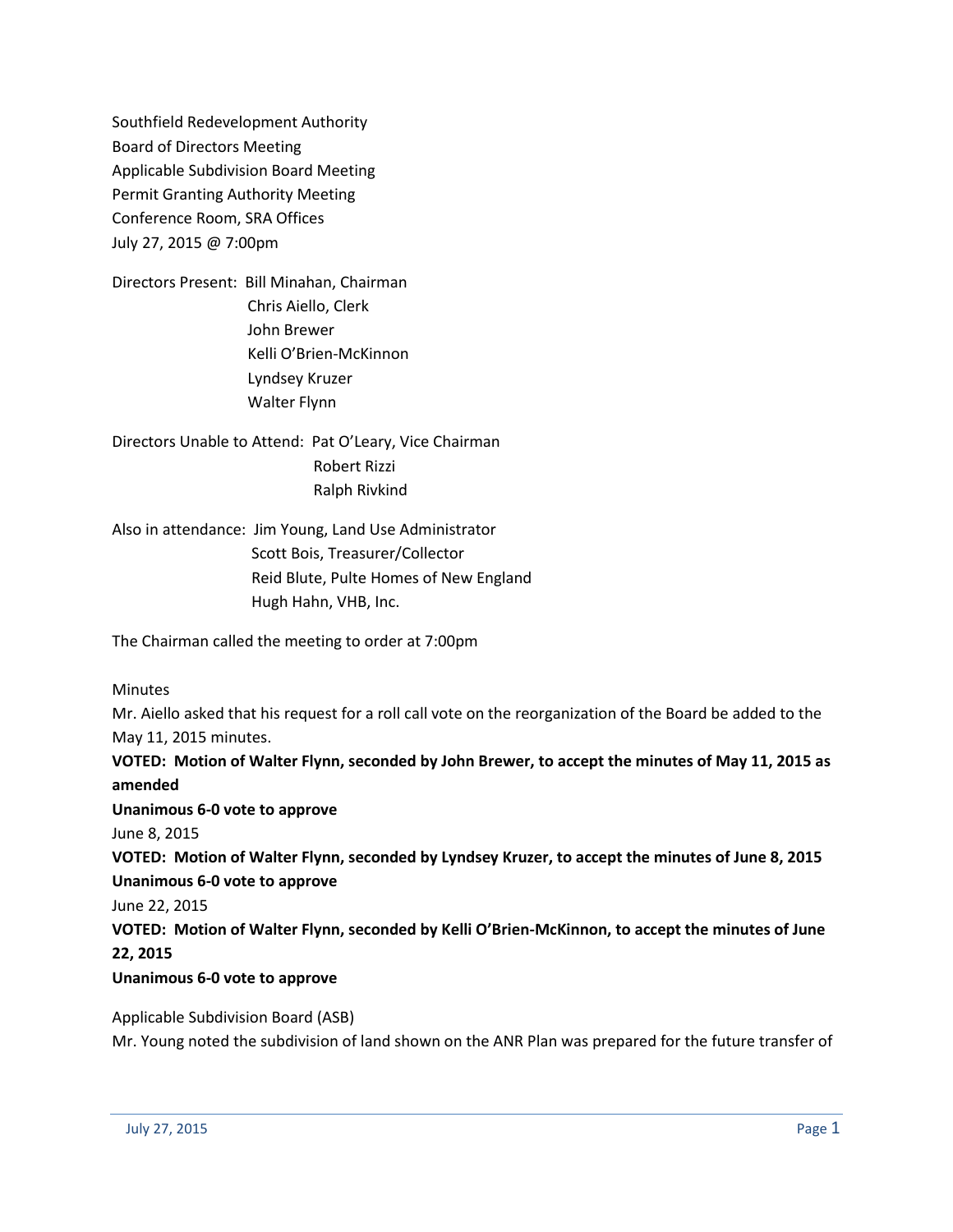land from LStar Southfield, LLC to Pulte Homes of New England, LLC for Phase 2 of the Winterwoods 1 project. The new lots created were labeled 'not buildable' since they didn't front on ways that were approved in accordance with the Subdivision Control Law.

The Board was informed that Parcel W-11 fell within Weymouth's zoning jurisdiction, and that the ANR Plan was already endorsed by Jim Clarke, Weymouth Planning Director.

Board Measure 15-027

**VOTED: Motion of Walter Flynn, seconded by John Brewer that Approval under the Subdivision Control Law was not required for the subdivision of land and creation of parcel WW-2 and Lots W-10 and W-11 as shown on the ANR Plan entitled 'Winterwoods 2' dated July 22, 2015 Unanimous 6-0 vote**

Mr. Flynn went on record again suggesting that the Board authorize Mr. Young to sign off on future ANR Plans rather than bringing those plans to the full Board.

# 7:00 PUBLIC HEARING – Applicable Subdivision Board and Permit Granting Authority – Winterwoods **VOTED: Motion of Chris Aiello, seconded by John Brewer to open joint hearings for the Winterwoods Definitive Subdivision Plan and Site Plan applications**

## **Unanimous vote**

The Hearings opened at 7:05pm

Mr. Blute noted the proposed plans were consistent with the Development Plan and the Waivers and Variances approved on April 27, 2015. Mr. Hahn identified the locations of 81 single family, 27 townhome units, two pocket parks, bridge access from Stonehaven Drive, the network of modified narrow neighborhood streets, the foot trails, pedestrian pathways, utility connections, storm drains and visitor parking.

Mr. Blute noted their targeted buyers wanted a quiet secluded neighborhood with a dark night sky. Several waivers were requested from SRA Regulations in order to meet this market demand. A lengthy discussion ensued on signage, emergency access, landscaping, architectural designs and the various waivers being requested.

#### PUBLIC COMMENTS

Mr. LeMott, Southfield Resident, voiced concern on the neighborhood's aesthetics with bituminous sidewalks.

Mr. Shea, Southfield Resident, was not in favor of asphalt sidewalks.

Weymouth Fire Prevention Officer, Justin Myers, voiced concern that the Board had previously waived the requirement for automatic sprinklers in the single family homes. Mr. Myers was informed that the waiver was granted at a Public Hearing held on April 27<sup>th</sup> and that Weymouth Fire Dept. provided no comment during that process.

Mr. Young confirmed that 3 weeks prior to the April 27 meeting, the Fire Dept. received a copy of the letter from Pulte Homes requesting the wavier for their single family homes. A lengthy discussion ensued.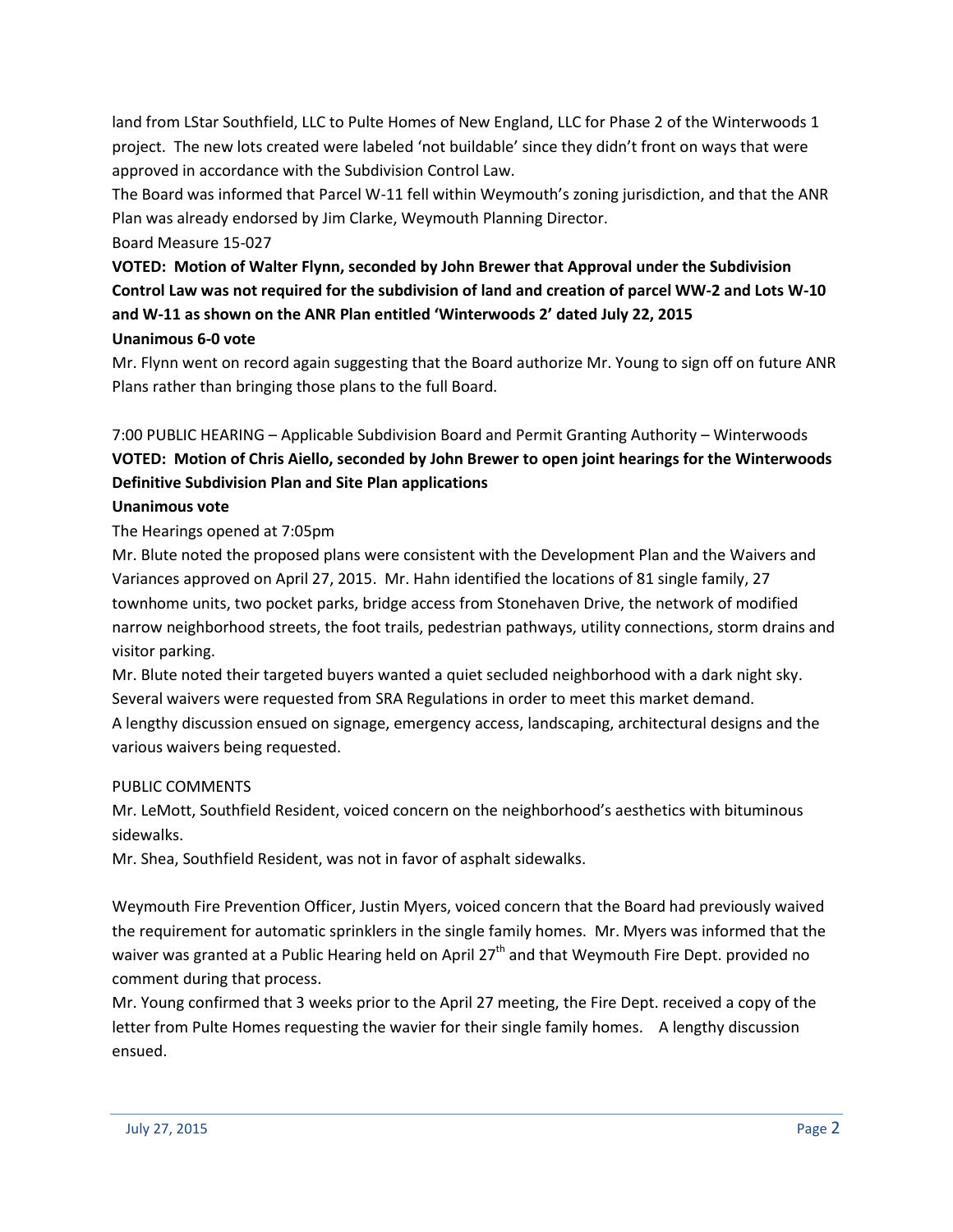Mr. Galluzzo, E. Bridgewater, was informed that the Town of Weymouth would maintain Southfield roadways per the new Legislation (Section 19-C), and that SRA regulations applied.

Mrs. Parsons, Rockland, identified areas prone to flooding, and former NAVY clean-up sites that bordered the Winterwoods wetland areas.

### **VOTED: Motion of Kelli O'Brien-McKinnon, seconded by Chris Aiello, to close the Public Hearing Unanimous vote**

The Hearing closed at 8:08pm Mr. Young reviewed the draft Decision Document and key Conditions.

Board Measure 15-028 –Winterwoods Definitive Subdivision Plan

## **Motion of Walter Flynn, seconded by John Brewer for purpose of discussion, to approve, with conditions, the Application for Approval of a Definitive Subdivision Plan for Winterwoods submitted by Pulte Homes of New England, LLC**

The Board agreed to consider separately each waiver requested in the Definitive Subdivision Plan.

### **VOTED: Motion of Chris Aiello, seconded by Lyndsey Kruzer, to approve the waiver from Section 3.1 (C) (6) Blow-offs: Blow-offs shall be placed at low points on water mains** The applicant proposed the use of fire hydrants as blow-offs. **Unanimous 6-0 vote**

## **VOTED: Motion of John Brewer, seconded by Chris Aiello, to approve the waiver from Section 3.4 (M) Narrow Neighborhood Streets: Sidewalks shall be on both sides of the roadway**

The applicant proposed a sidewalk on just the northern side of the Stonehaven Drive Bridge to minimize impacts over French's Stream.

**Unanimous 6-0 vote**

**VOTED: Motion of Lyndsey Kruzer, seconded by John Brewer, to approve the waiver from Section 3.4 (M) Narrow Neighborhood Streets: Minimum curve radius shall be 100 feet** The applicant requested relief from the minimum curve radius. **Unanimous 6-0 vote**

**VOTED: Motion of Chris Aiello, seconded by Walter Flynn, to approve the waiver from Section 3.4 (S) (1): Sidewalk Standards: Sidewalks shall be standard concrete**

The applicant proposed bituminous concrete sidewalks.

**4-2 vote Kruzer and Brewer opposed**

**VOTED: Motion of John Brewer, seconded by Walter Flynn, to approve the waiver from Section 3.5 (C) (6) (b): Lighting Type Placement – All Secondary Streets shall have Pedestrian Lighting**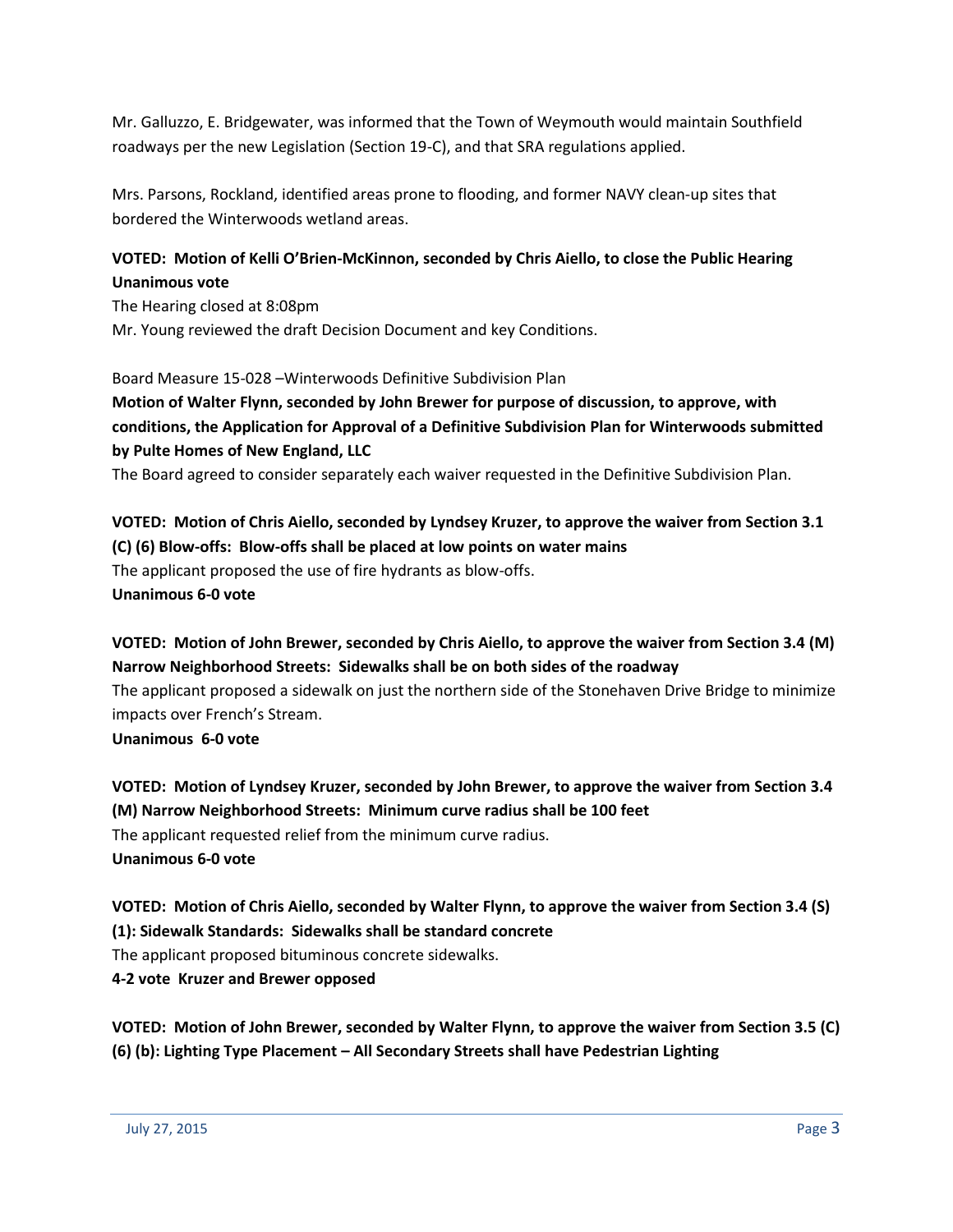The applicant proposed limited Pedestrian Lighting.

**5-1 vote Kruzer opposed**

**VOTED: Motion of Chris Aiello, seconded by Walter Flynn, to approve the waiver from Section 3.6 (K) (2): The required cover (of storm drain pipe) shall be determined based on project conditions, maintaining a minimum soil cover of thirty-six inches. The minimum grade of storm drain pipe shall be 0.5 percent**

In some locations the applicant proposed storm drain pipe installation with less than 36" of cover, and possibly some sloping less than 0.5%.

#### **Unanimous 6-0 vote**

**VOTED: Motion of Walter Flynn, seconded by Chris Aiello, for purpose of discussion, to approve the waiver from Section 4.5 (A) (6) to install trees as shown on plan**

A discussion ensued on the spacing of street trees around driveways and utility service connections. **4-2 vote Kruzer and Brewer opposed**

**VOTED: Motion of Walter Flynn, seconded by John Brewer to approve, with conditions, the Application for Approval of a Definitive Subdivision Plan for Winterwoods submitted by Pulte Homes of New England, LLC Unanimous 6-0 vote**

Board Measure 15-029

**VOTED: Motion of Chris Aiello, seconded by Walter Flynn, to approve, with conditions, the Site Plan Application for Winterwoods submitted by Pulte homes of New England, LLC. Unanimous 6-0 vote**

Status Reports

Mr. Brewer stated the Agreement Workgroup along with staff and legal counsel was moving forward on the DDA.

Mr. Young reported that unaccounted water was being tracked where the repairs were made in the former NAVY water distribution system.

Mr. Flynn stated he and Mr. Rivkind attended a meeting with LStar and discussed alternative language in future deeds from NAVY, for less complicated closing transactions.

Mr. Flynn reported that Master Plan discussions had been focused on the village center of the site, and that a large senior housing complex was being contemplated. The group expected the critical elements of the plan and proposed zoning changes to be submitted by September. Mr. Young noted the repetitive project waivers from the regulatory framework, and to dovetail changes to SRA regulations as part of the pending zoning changes.